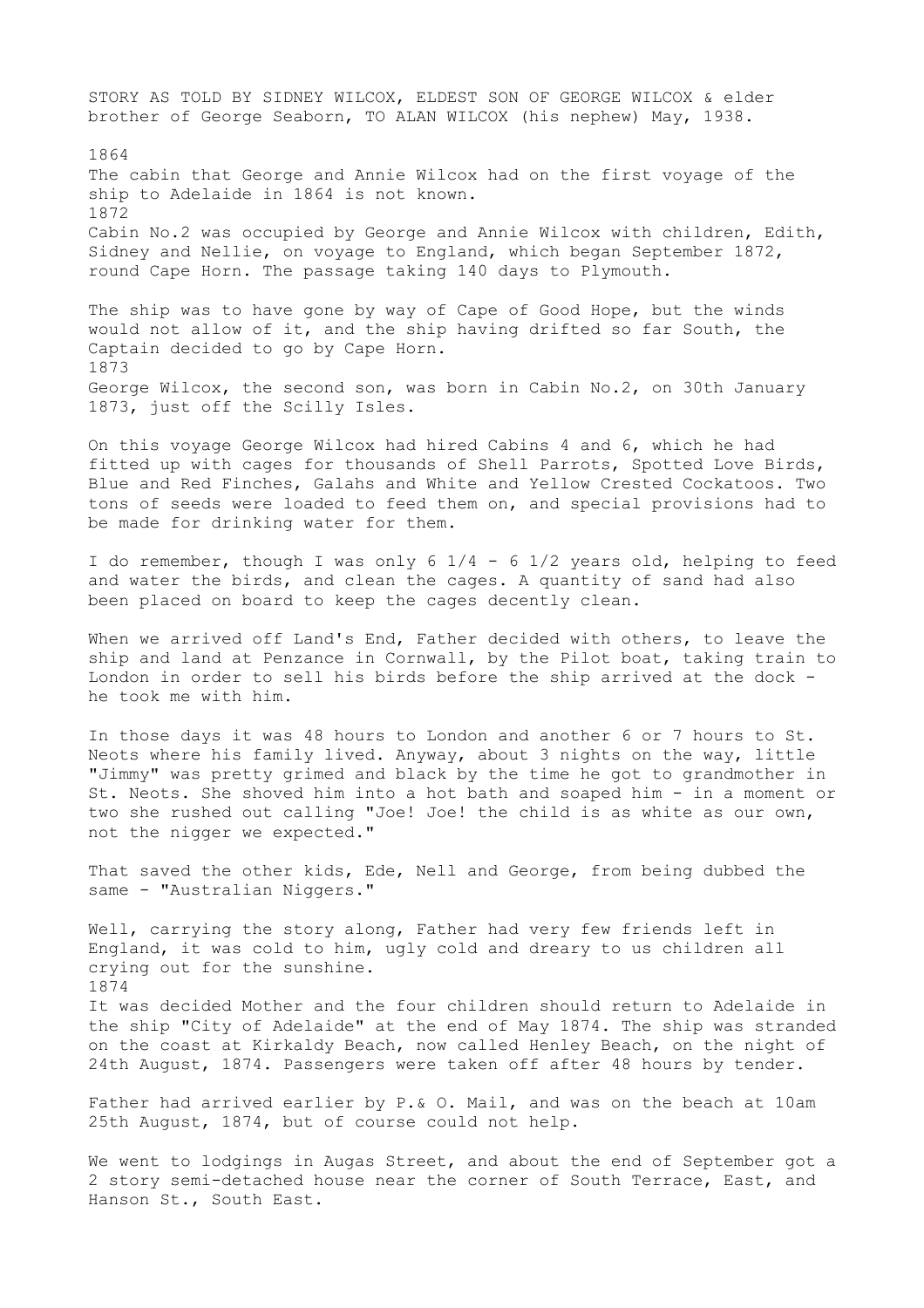There Murray was born November 9th, 1874. Ede was then 9 1/2 years old, I (Sidney) 8 1/4, Nell 6 11/12, George 1 10/12 years.

At the time of Murray's birth, father was in bed very ill with Bright's Disease. George, your father (George)was also in bed very ill with what today might be called Infantile Paralysis (Poliomyelitis). Matters were not too flourishing at that time, and it meant the usual old monthly nurse for mother had to look after father as well as she could with only a bit of general help from a girl.

Ede (9 1/2) had to take your father George, and mother him, and she did it well. I, (Sidney) (8 1/4) had to take Murray and do the best I could, and of all the pesky kids that ever came into the world, well "Nip" was that one. Poor little beggar, he could not help all of that, it was his bad luck to appear on the state at that time. I have often wondered why I did not drop him on the brick floor of the kitchen, when he had a pesky fit and break, his neck to quieten the nuisance.

For 2 years or more, Ede and I did not have much of a childhood in such a hurly-burly.

Nell of course could push a go-cart, but in those days it was a double side-by-side seat pram, pretty heavy, and I think Nell was a bit of a sticker. Anyhow, she used to land "Nip" a few heavy ones, and he never cared much for Nell. I dare say I might have landed him some also. You see as time went on, George and I, being closer in years, palled up, and rather drifted away from the 3 older ones. There were constant scraps. 1881 Mother suffered a good deal from Asthma, South Terrace evidently was not a healthy site for any of us, so in 1881 we moved to our big old house "Eynesbury" at Lower Mitcham. There Mother was a good deal better till she died of heart trouble in April 1897. 1890 - 1917 Father (George Snr) was troubled with his Brights Disease up to about 1890 and it seemed to be easier then for some years. He later in 1905 developed "Phlebitis" in both legs and gradually suffered increasingly very great pain till he died September 5th, 1917, two years after your own father died, July 14th, 1915. I often found him at his desk with

Now about ANCESTRAL HISTORY. The tradition of the family is they Were "Huguenot" of the name of "Villon" silk weavers from Lyons in France, then Leon. They settled in Spittalfields, London, where the Silkies congregated.

streaming eyes, but nothing could be done,

The name "Villon" gradually became corrupted or Anglicised to "Wiliox", "Willcocks", "Wilcox."

We skip a long period now, however one of the descendants was a Joseph Willcocks, who married the only daughter of William Jennens (Jennings) by his second wife. William Jennens was reputed to be a very wealthy Coal Merchant of Manchester, and was dubbed "Solomon the Magnificent" for his ostentation. He evidently was a bit of a lad, as he had run away with a girl.

The Jennens family was supposed to be of some note, the eldest girl of the first wife of William, married the Lord Howe of Howe Castle, Norwich.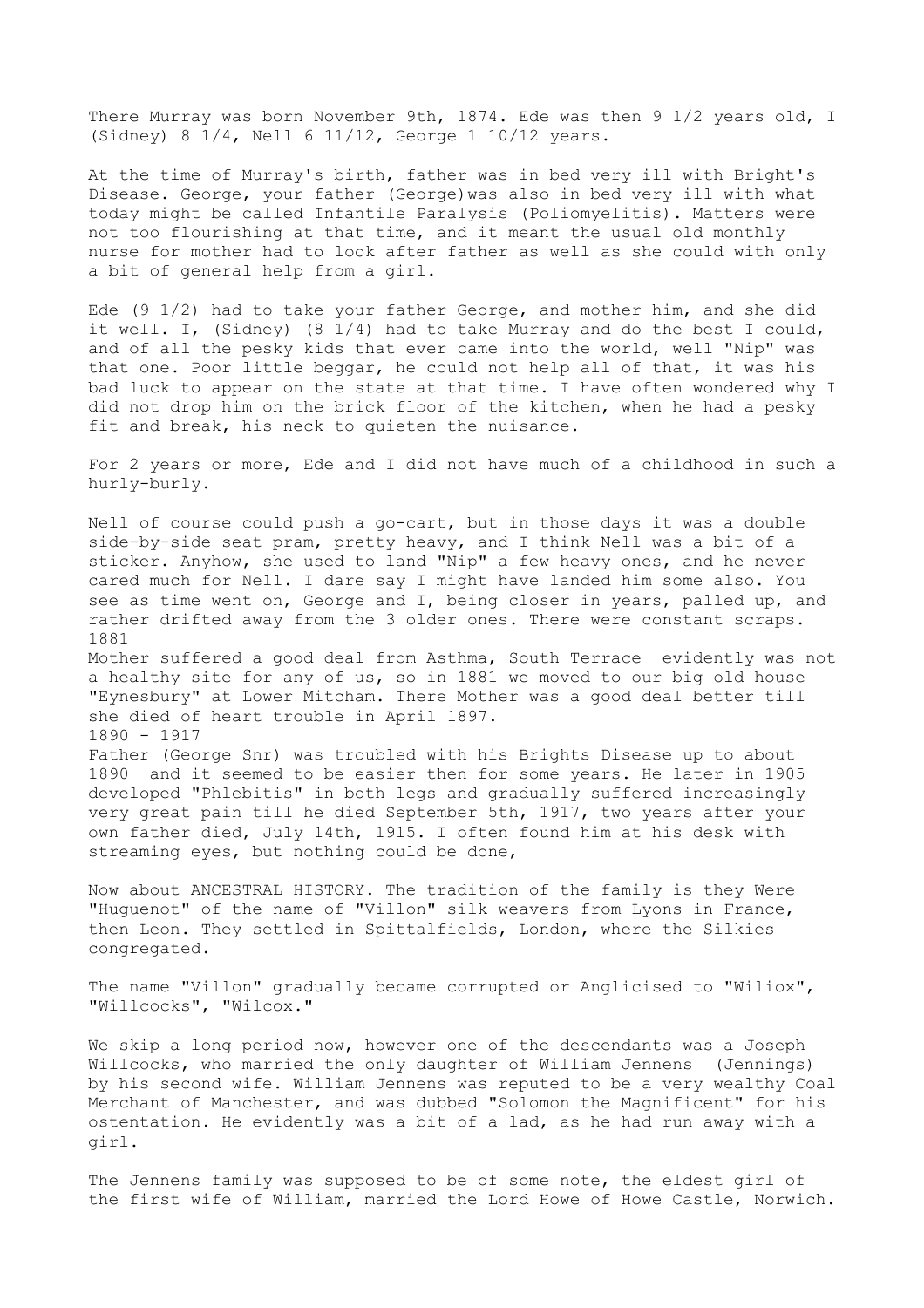On the death of Solomon the Magnificent, the Lord Howe seized all his estate, and it's from that, that the famous case of the Jennings Millions in Chancery (made much of by Dickens) came to fame, but there was never any Jennings Estate that got into Chancery; what little there was left the Lord Howe got and put away quickly.

Your Great Aunt Sue (firstly Mrs Peppercorn, and then Mrs Gutheridge) was a great believer in this Chancery Estate, and spent a lot of money on it. It was not until I got to London in 1902 and met a Jennings of Norwich and had a good talk over it that old John Wilcox and Reg helped me to persuade her to chuck the whole job and burn all the papers and rubbish she had collected.

However, to continue, Joseph Wilcox was a bit of a lad. All we really know is that he was with Wellington in Spain - being a tailor by trade and a smart looking chap. Tradition says Wellington adopted him as personal Batman, although he had to carry his gun when needed. Tradition again says he "well dolled Wellington up for the day of Waterloo." 1815 In those days "women followed camp", that is, common soldiers' wives

followed them, and more or less did the cooking and camp work. Mrs Joseph Wilcox was there, and either the night before or the night after Waterloo, her third child William Wilcox, was born in the camp on the actual field of Waterloo. We don't know her Christian name, and we don't know where Joseph and his wife are buried. All we know is that Joseph and his wife had 3 children, Joseph born 1911, Mary born 1813, William born 1815, on Waterloo day.

William (1815) married but had no family, came to Adelaide and was in the Railway Service till he went to England in 1873/74. I just remember him as a porter who had lost an arm in the rail service, and he conducted us from the train at Port Adelaide to the ship "City of Adelaide" in 1872. Mrs William Wilcox, I don't know who she was, died first. They had adopted her niece, who got badly disfigured by the bursting of a kerosene lamp.

William left all his little fortune to a trust, to give her £1 weekly old John Wilcox, Reg's father, was Trustee. John thought it a nuisance and as she was weakly and might die at any time, got her to agree that he should take the capital and give her £1 a week for life. She bucked up and lived many years, and John lost many hundreds over it; it all came out in 1903, when I was over there; she was still living then.

Mary (1813) was a woman of some character. She heard the owner, John Bushell, of, the Swan inn, at Leighton Buzzard Lines - had lost his wife and consequently wanted a housekeeper. She got the job and quickly married him. It was a big place that had been drifting. She re-made it and being on the old Posting Road, London-Lincoln-York, they had a mob of post horses, coaches and boys. With the advent of the railway, the Inn drifted again. She was left the remains of it when John Bushell died. She had only one child, John, he only had one child named John again, who died young with ho family.

Joseph (1811) became a tailor, and was the leader of his calling in St Neots, getting all the gentry jobs, uniforms in particular for the Dukes of Manchester and Rutland. He did very well, was a speculator in Argentine and Brazil stocks, and had a good spin. Up to mid-life he was a wowser of the first vintage in the Congregational Chapel. What cards,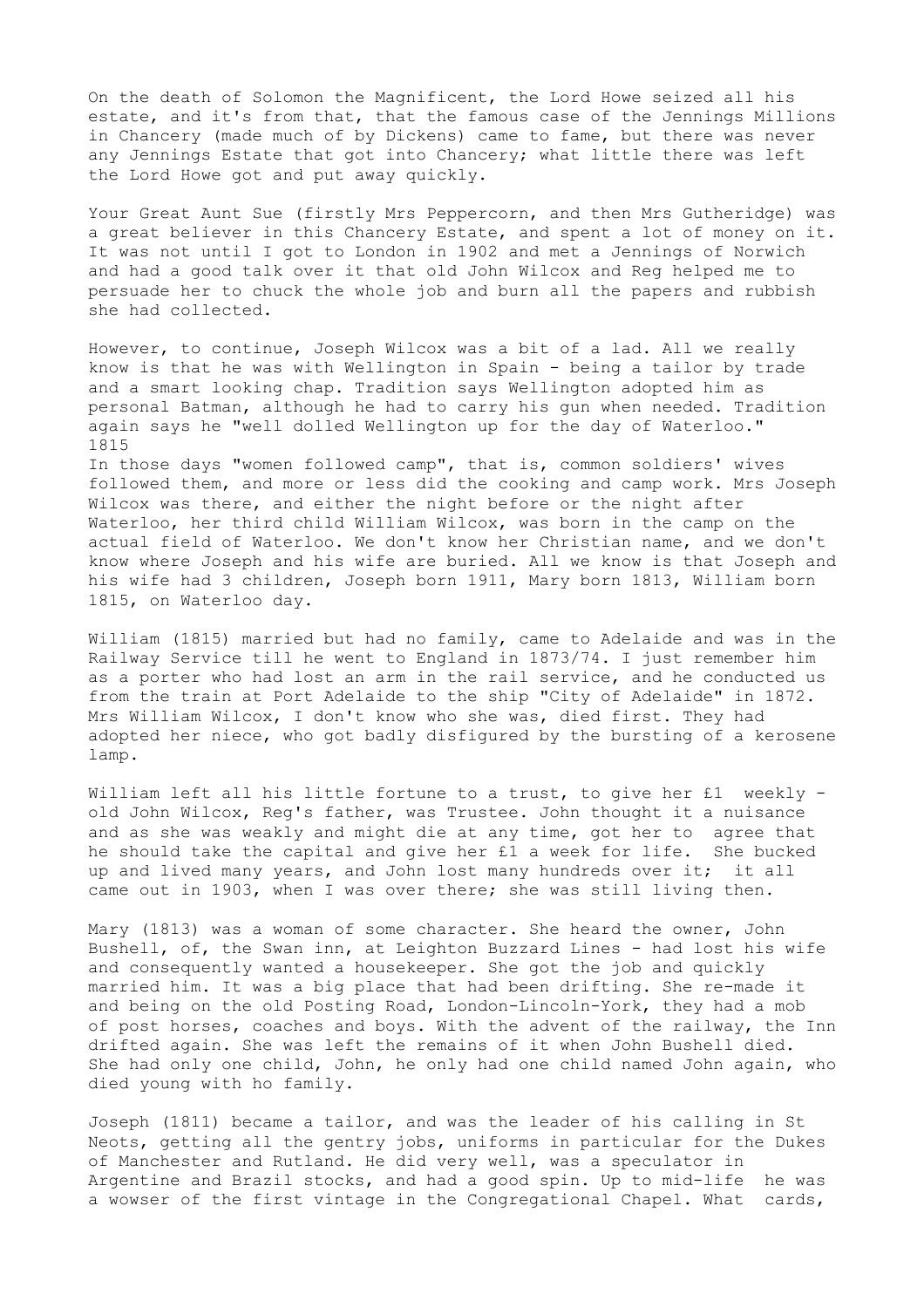the theatre, a spot. On your life you daren't mention them, till one time about 1880 (he died in 1893) a new parson came to the Chapel - a very liberal minded man who bucked up the Chapel. One day he said to Old Joe, "There's a fine Shakespeare play at such and such a theatre tomorrow night, and the return fare is 2/6 (60 miles each way) Pit Seats 2/6, will you take me to it Old Joe bucked, Sally his wife came in and said "you old fool, it's time you did something, and the parson says its good. Go, you have got to go!" Joe did, and, it was about a monthly job afterwards. Then came Card parties, then 'a spot or two. Sally was a good, old sort, and a sport. She was Sarah Emery, her father was in the Howard Britannia Implement Factory. One of the family kept the "Blue Cow Inn" on the London-Bedford-Huntingdon Post road to Leicester and Manchester. It was of quite some importance in pre-rail days about 1833. They had some 12 or 14 post horses.

Joseph, as said, married Sarah Emery. They had 12 children.

| Thomas, who married Priscilla Heydon            | 6 children.   |
|-------------------------------------------------|---------------|
| Emery                                           | 4 children.   |
| Mary, died young                                | Nil children. |
| George, born 1838, married Annie Fuller in 1864 |               |
| and was your Grandfather                        | 5 children.   |
| Susannah, 1 Peppercorn, 11 Gutheridge           | Nil children. |
| Joseph, married Eliza Mayfield                  | 7 children.   |
| Fanny, married S. Shiison                       | 3 children.   |
| John, married Mary Redman                       | 3 children.   |
| (Req and Frank's father)                        |               |
| Murray, died young                              | Nil children. |
| Harry, married Crowley (a Canadian              | 3 children.   |
| Ernest                                          | 4 children.   |
| William, not married                            | Nil children. |

This was a mob, and they came pretty quickly, one after the other, and had to be provided for.

Thomas was apprenticed to a Linen Draper and Costumier, Geord's at St. Neots, and later married one of the girls, Patricia Heydon.

Emery, nothing really known of him, but possibly followed his father as a tailor. George, apprenticed at 12 years old for 7 years to Bedells, a big Grocer at Leicester. Joseph at the age of 12 was sent to George in Gawler, South Australia. In fact he was sent out with Priscilla Heydon in about 1860 when she was on her way out to marry Thomas. 1880 John followed his father, in St. Neots as a Tailor, till he was appointed London Agent in 1880 for my father, George (then William Mofflin and Co., in 1889 George Wilcox & Co., and 1918 Wilcox Mofflin Ltd. He moved to London in 1889.

Harry became a doctor of medicine in Dublin. Ernest was a doctor of medicine in Edinburgh.

William was a Licentiate of a Pharmacy in Lincoln with Sue's husband, Peppercorn. 1856 Thomas was the first to come to Australia. I think in 1856, with William Barker. Barker I think came from St. Neots also. I believe old Joseph gave Thomas £500 to go into business with Barker, whether they came out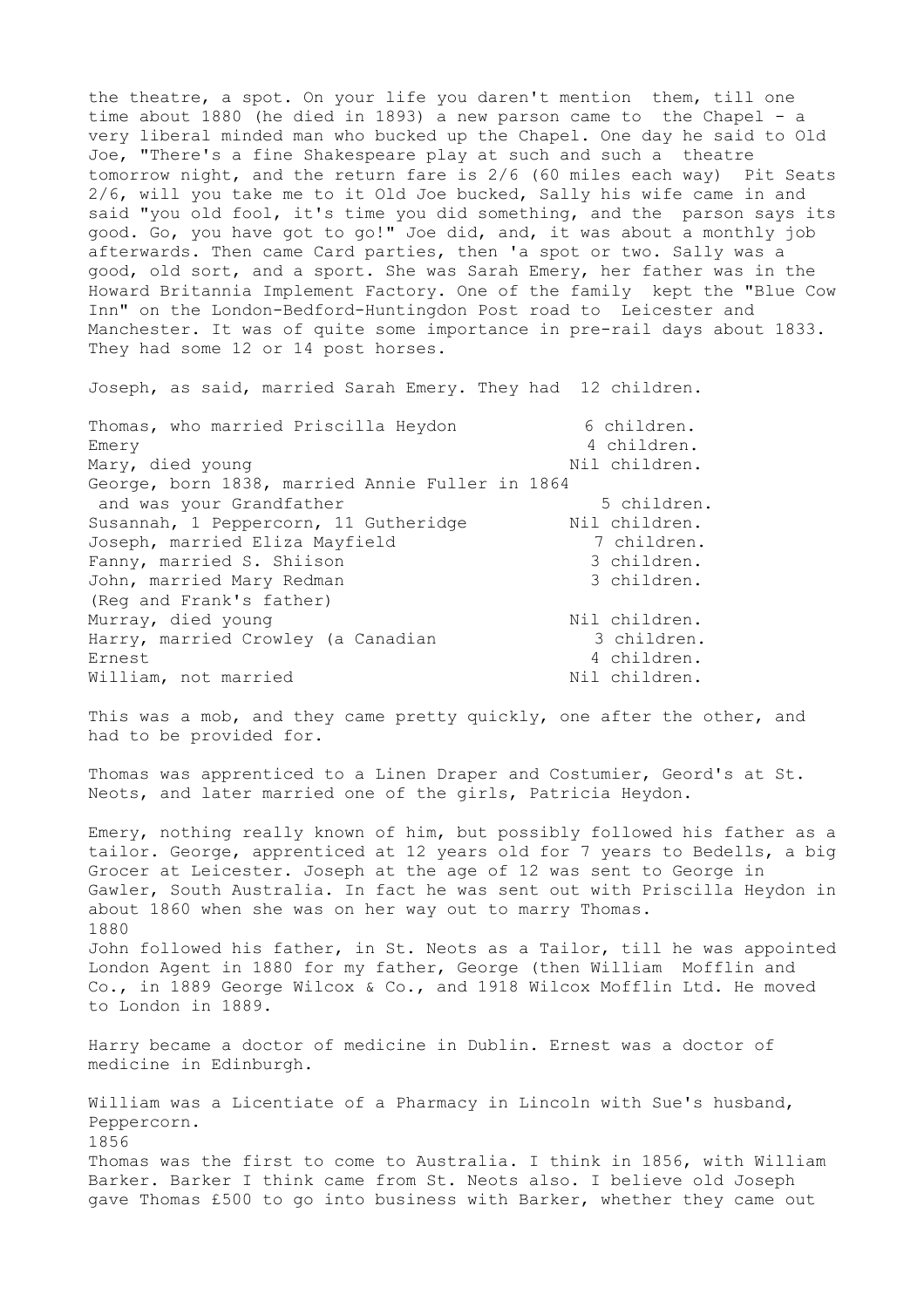together, I don't know; and why they went to Gawler, I don't know, unless Barker already had friends there. 1858 Evidently it was not long before they got into trouble. Old Joseph sent Emery out to clean up matters. Emery was a drunk and made things worse. That would be in 1858

George (Snr) had made up his mind to come to Australia about that time his first idea was Sydney, where he had Leicester friends; Keeps, Beards, Schlenkers, Parsons. Joseph gave him a free hand to go to Gawler, and properly clean up the job, fire Thomas, Emery and Barker, and sell up. He fired the lot and found a business could be made as Gawler was the nearest big town to the city of Port Adelaide. All the traffic of the big copper mines from Burra-Burra and Kapunda had to pass through Gawler. George arrived in Melbourne late in 1858 ex the Auxiliary Steamer "Great Britain." He arrived in Adelaide in March 1859 ex coastal steamer "Admella." The "Admella" was wrecked on the next voyage near Mr. Gambier, and most of the people on board lost.

Even as early as late 1839, when George (Snr) had fired the other crew, there was talk of building the railway from Pt. Adelaide to Gawler, to catch the copper mine traffic. George could see that it would much add to the success of a general store. Having money of his own he proposed to go into full partnership with old Joseph, the firm to be J. & G. Wilcox, Merchants. That's how that started.

Emery had disappeared. Later he was heard of in Sydney where he had married. I know he had 3 daughters - 2 I think married brothers named Douglas, both in the Machine Department of Sydney Morning Herald. The son went into N.S.W. Survey Department, and was articled to Koeford, your mother's aunt's husband, then in charge of the Wagga District, and later Consul for Denmark in Sydney. Koeford spoke well of the youngster, but he did not use the name of Wilcox then, though Koeford knew of it.

Whilst Emery's children were quite young, he disappeared again, for good. He was believed to have gone to South Africa, and lost there. Why Mrs Emery and family did not continue under the Wilcox name I never heard, and I cannot recall the name she used. 1872

Young Joseph was sent out with Priscilla Heydon. They arrived about the time Thomas was fired. George had to provide for young Joe and took him into the shop. Joe in 1872 bought the business from George.

Joseph (Jnr) had quite well learned his job in the 12 years 1860-1972. 1863 Now going back a few years. Towards the middle of 1863 George thought it

time for a trip to England, and possibly to find a wife. Sailing ships usually left between September and November to have the summer weather round the Cape or Cape Horn. George took passage in the "Murray" Captain John Legoe, (the father of our Glen Legoe) unknown to one another, both had got together a big mob of birds and animals. Legoe had wondered why George had hired 3 cabins. The agents didn't tell why. When Legoe saw the live stock going on board there was the devil of a row, and he could swear, but could not alter the matter. However, they were not such bad pals in the end, though George left the boat at Plymouth, hurried to London, and sold his collection to Jamracks, and Captain Legoe had to take second place at lesser money. That's been a joke with us right up to today. Anyway as you know the acquaintanceship opened up to